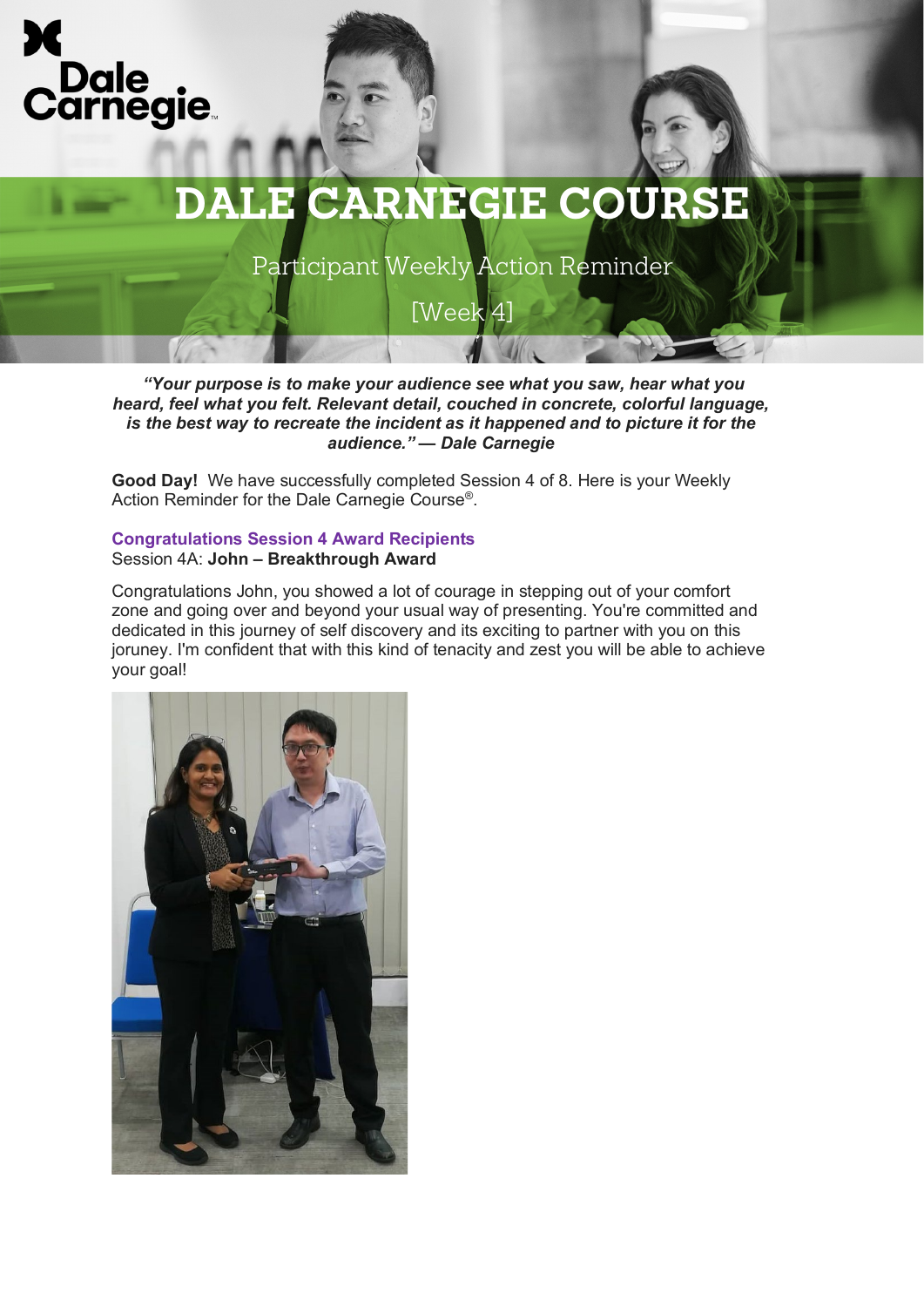



Participant Weekly Action Reminder

[Week 4]

Session 4B: **Raj – Outstanding Performance Award** 

Congratulations Raj, for clinching the award for outstanding performance for Session 4. Your commitment to improve and enhance your workplace skills was clearly seen in the way you explained how to use a fire extinguisher. It was communicated clearly, using the LIONS method accurately. Continue to grow and inspire! Well done!

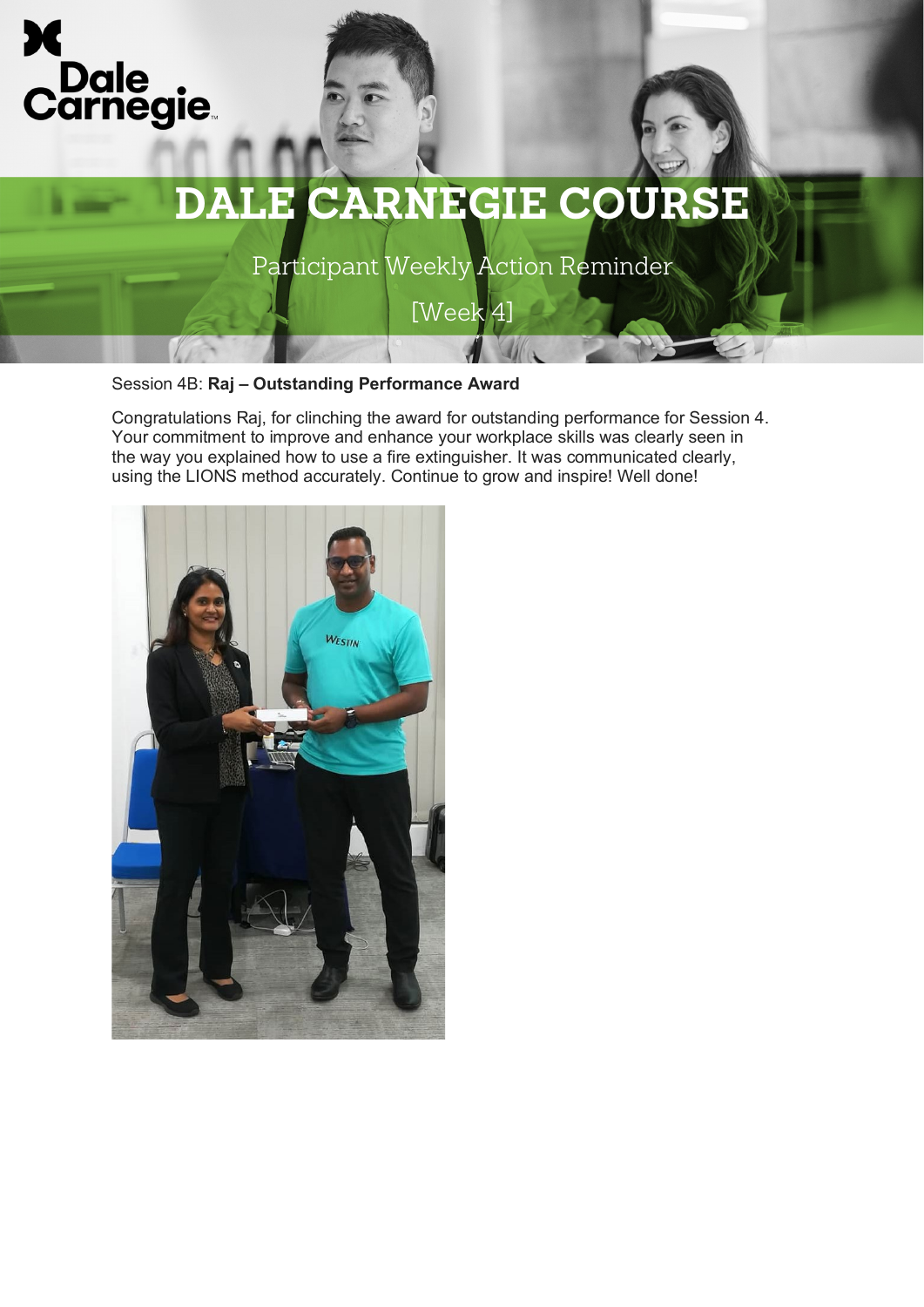

# **DALE CARNEGIE COURSE**

Participant Weekly Action Reminder

[Week 4]

## **Session 4 Review**

We learned how valuable it is to be engaged in our communication with other physically, emotionally, and mentally. By using logic, motion, and emotion simultaneously, we vastly increase our ability to engage our listeners."

## **Session 4A Highlights: Energize Our Communications**

#### Issues Addressed

- How can we help our listeners better understand our message?
- How can we harness our natural nervous energy to better engage our audience while reducing our stress?

### What We Discovered

Dale Carnegie compared a communicator's nervous energy to the "difference between a race horse and a plough horse." Without nervous energy, we can't win our listener's attention and our message is lost. By directing our nervous energy into natural, expressive gestures and emotions, we release tension from ourselves and increase interest from our listeners.

## **Session 4B Highlights: Make Our Ideas Clear**

Issues Addressed

- How can we help our listeners understand complex and unfamiliar information?
- How will the LIONS process help our teams, managers, clients, and us?

### What We Discovered

In Session 4, we practiced the LIONS process for organizing our thoughts, so we are more clearly understood. We also committed to using the process so that mistakes are reduced, and projects are completed more quickly and effectively.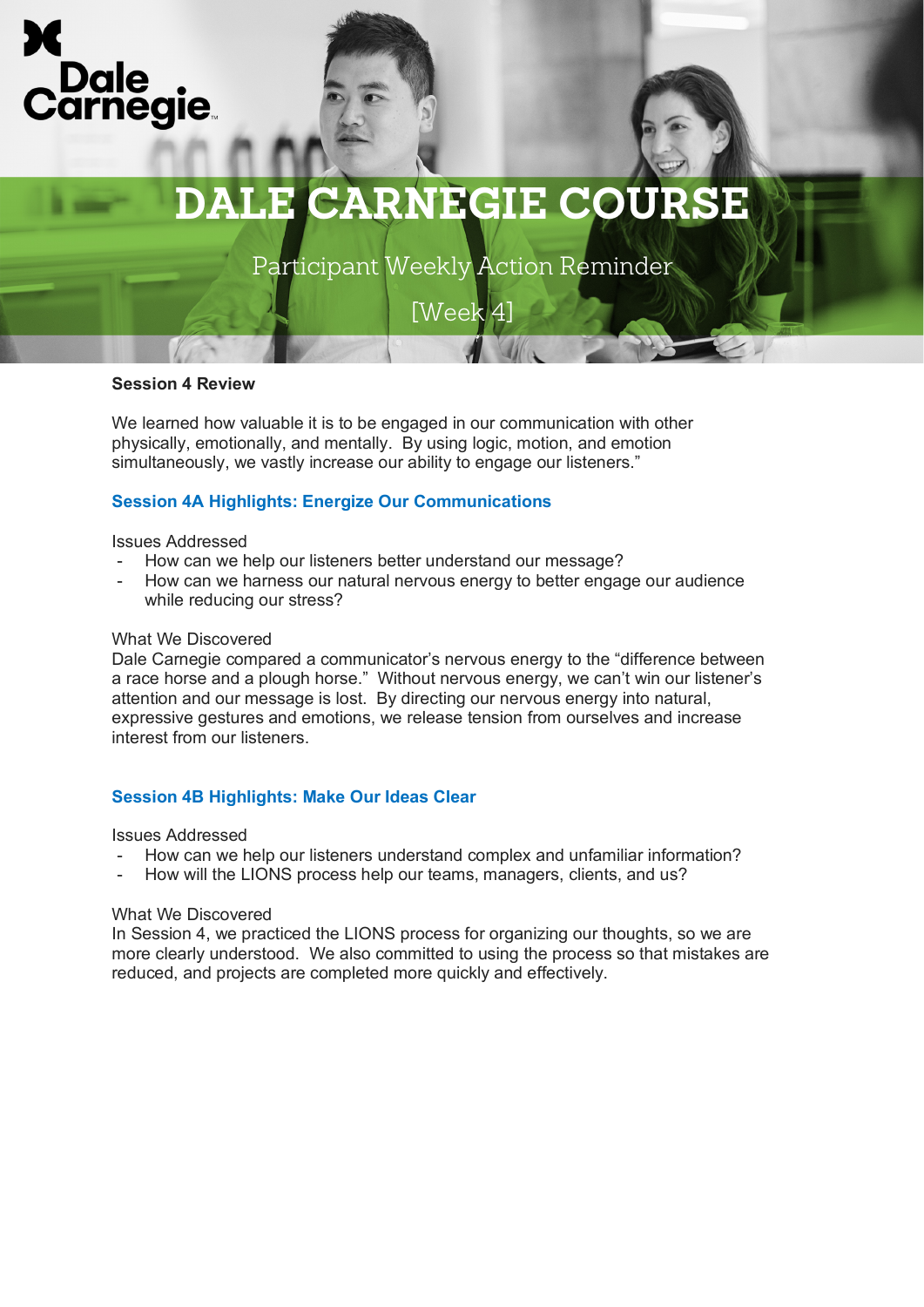

## **DALE CARNEGIE COURSE**

Participant Weekly Action Reminder

[Week 4]

## **Session 5 Preview**

The unexpected provides significant opportunities for us to make unique contributions and enhance our credibility. When we speak our minds assertively and respectfully, our coworkers and organizations have the opportunity to benefit from our unique perspectives and insights. When we build collaborative relationships, we increase cooperation and bottom-line results! Don't let any but the most important reasons keep you from attending and benefiting from this potent session.

### **Part A. Disagree Agreeably**

By using a process designed to help people exchange different opinions without offending one another, we become stronger, more dependable team members. "Disagreeing agreeably" is a culmination of skills learned thus far and a stepping stone up to new levels effectiveness when implementing change.

### **Part B: Gain the Willing Cooperation of Others**

In this session we will see ways to influence people through trust and respect, achieve cooperation versus compliance, and discover the power of finding points of agreement. Based on a commitment we made in Session 3, we will see how Dale Carnegie's second set of Human Relations Principles can create collaboration, cooperation, and team member engagement.

## **In preparation for Session 5, please:**

**1) Prepare a 2 min report** to communicate a specific experience when you applied the Gain Willing Cooperation Principles  $(10 - 21)$ . This is based on a commitment you made in Session 3. Use the Magic Formula. **Complete the Gain the Willing Cooperation of Others Report Planning Sheet on page 5.11.**

**2)** Come prepared to share good news on examples of how you are applying the Dale Carnegie concepts (like the magic formula, LIONS approach, be the Cheerleader, your use of the worry and stress principles and share with us what particular part of **reading Dale Carnegie books** had an effect on you and why**.**

### **We missed you!**

- Ikhwan
- Halim
- Hani
- Derek